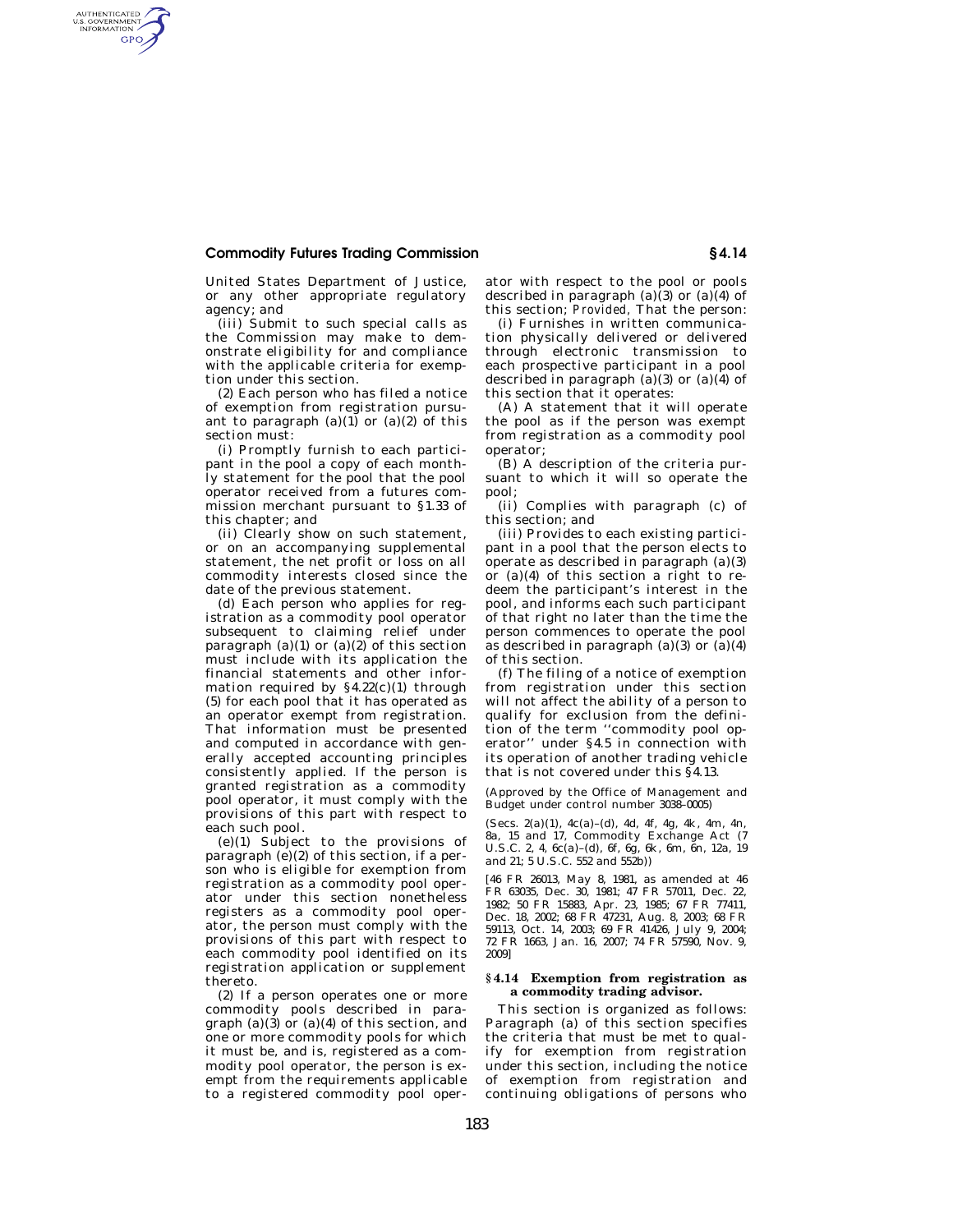# **§ 4.14 17 CFR Ch. I (4–1–10 Edition)**

have claimed exemption under paragraph (a)(8) of this section; paragraph (b) of this section concerns ''cash market transactions''; and paragraph (c) of this section specifies the effect of registration on a person who has claimed an exemption from registration under this section or who is eligible to claim an exemption from registration hereunder.

(a) A person is not required to register under the Act as a commodity trading advisor if:

(1) It is a dealer, processor, broker, or seller in cash market transactions of any commodity (or product thereof) and the person's commodity trading advice is solely incidental to the conduct of its cash market business;

(2) It is a non-profit, voluntary membership, trade association or farm organization and the person's commodity trading advice is solely incidental to the conduct of its business as such association or organization;

(3) It is registered under the Act as an associated person and the person's commodity trading advice is issued solely in connection with its employment as an associated person;

(4) It is registered under the Act as a commodity pool operator and the person's commodity trading advice is directed solely to, and for the sole use of, the pool or pools for which it is so registered;

(5) It is exempt from registration as a commodity pool operator and the person's commodity trading advice is directed solely to, and for the sole use of, the pool or pools for which it is so exempt;

 $(6)$  It is registered under the Act as an introducing broker and the person's trading advice is solely in connection with its business as an introducing broker;

(7) It is registered under the Act as a leverage transaction merchant and the person's trading advice is solely in connection with its business as a leverage transaction merchant;

(8) It is registered as an investment adviser under the Investment Advisers Act of 1940 or with the applicable securities regulatory agency of any State, or it is exempt from such registration, or it is excluded from the definition of the term ''investment adviser'' pursuant to the provisions of sections  $202(a)(2)$  and  $202(a)(11)$  of the Investment Advisers Act of 1940, *Provided,*  That:

(i) The person's commodity interest trading advice is directed solely to, and for the sole use of, one or more of the following:

(A) ''Qualifying entities,'' as that term is defined in §4.5(b), for which a notice of eligibility has been filed;

(B) Collective investment vehicles that are excluded from the definition of the term commodity ''pool'' under  $§4.5(a)(4);$  and

(C) Commodity pools that are organized and operated outside of the United States, its territories or possessions, where:

(*1*) The commodity pool operator of each such pool has not so organized and is not so operating the pool for the purpose of avoiding commodity pool operator registration;

(*2*) With the exception of the pool's operator, advisor and their principals, solely ''Non-United States persons,'' as that term is defined in  $\S 4.7(a)(1)(iv)$ , will contribute funds or other capital to, and will own beneficial interests in, the pool; *Provided,* That units of participation in the pool held by persons who do not qualify as Non-United States persons or otherwise as qualified eligible persons represent in the aggregate less than 10 percent of the beneficial interest of the pool;

(*3*) No person affiliated with the pool conducts any marketing activity for the purpose of, or that could reasonably have the effect of, soliciting participation from other than Non-United States persons; and

(*4*) No person affiliated with the pool conducts any marketing activity from within the United States, its territories or possessions; and

(D) A commodity pool operator who has claimed an exemption from registration under  $\S 4.13(a)(3)$  or  $4.13(a)(4)$ , or, if registered as a commodity pool operator, who may treat each pool it operates that meets the criteria of  $\hat{A}$ .13(a)(3) or 4.13(a)(4) as if it were not so registered; and

(ii) The person:

(A) Provides commodity interest trading advice solely incidental to its business of providing securities or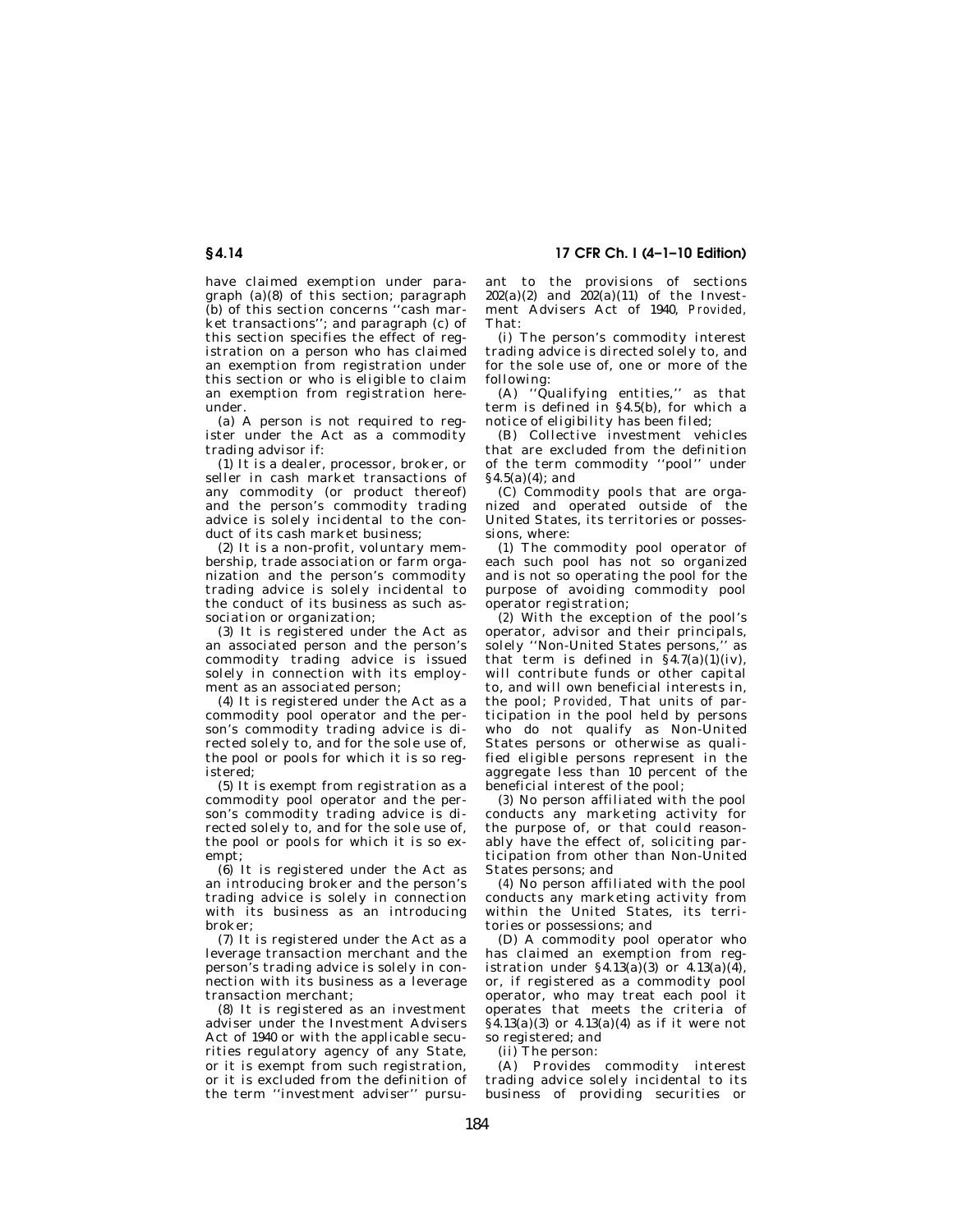## **Commodity Futures Trading Commission § 4.14**

other investment advice to qualifying entities, collective investment vehicles and commodity pools as described in paragraph  $(a)(8)(i)$  of this section; and

(B) Is not otherwise holding itself out as a commodity trading advisor.

 $(iii)(A)$  A person who desires to claim the relief from registration provided by this  $§4.14(a)(8)$  must file electronically a notice of exemption from commodity trading advisor registration with the National Futures Association through its electronic exemption filing system. The notice must:

(*1*) Provide the name, main business address, main business telephone number, main facsimile number and main email address of the trading advisor claiming the exemption;

(*2*) Contain the section number pursuant to which the advisor is filing the notice (*i.e.,* under §4.14(a)(8)(i)) and represent that it will provide commodity interest advice to its clients in accordance with the criteria of that paragraph or paragraphs; and

 $(\hat{3})$  Be filed by a representative duly authorized to bind the person.

(B) The person must file the notice by no later than the time it delivers an advisory agreement for the trading program pursuant to which it will offer commodity interest advice to a client; *Provided*, That where the advisor is registered with the Commission as a commodity trading advisor, it must notify its clients in written communication physically delivered or delivered through electronic transmission that it intends to withdraw from registration and claim the exemption and must provide each such client with a right to terminate its advisory agreement prior to the person filing a notice of exemption from registration.

(C) The notice will be effective upon filing, provided the notice is materially complete.

(D) Each person who has filed a notice of exemption from registration under this section must, in the event that any of the information contained or representations made in the notice becomes inaccurate or incomplete, amend the notice electronically through National Futures Association's electronic exemption filing system as may be necessary to render the notice accurate and complete. This amendment must be filed within 15 business days after the trading advisor becomes aware of the occurrence of such event.

(iv) Each person who has filed a notice of registration exemption under this  $§4.14(a)(8)$  must:

(A)(*1*) Make and keep all books and records prepared in connection with its activities as a trading advisor, including all books and records demonstrating eligibility for and compliance with the applicable criteria for exemption under this section, for a period of five years from the date of preparation; and

(*2*) Keep such books and records readily accessible during the first two years of the five-year period. All such books and records must be available for inspection upon the request of any representative of the Commission, the United States Department of Justice, or any other appropriate regulatory agency; and

(B) Submit to such special calls as the Commission may make to demonstrate eligibility for and compliance with the applicable criteria for exemption under this section;

(9) It does not engage in any of the following activities:

(i) Directing client accounts; or

(ii) Providing commodity trading advice based on, or tailored to, the commodity interest or cash market positions or other circumstances or characteristics of particular clients; or

(10) If, as provided for in section 4m(1) of the Act, during the course of the preceding 12 months, it has not furnished commodity trading advice to more than 15 persons and it does not hold itself out generally to the public as a commodity trading advisor.

(i) For the purpose of paragraph  $(a)(10)$  of this section, the following are deemed a single person:

(A) A natural person, and:

(*1*) Any minor child of the natural person;

(*2*) Any relative, spouse, or relative of the spouse of the natural person who has the same principal residence;

(*3*) All accounts of which the natural person and/or the persons referred to in paragraph  $(a)(10)(i)(A)$  of this section are the only primary beneficiaries; and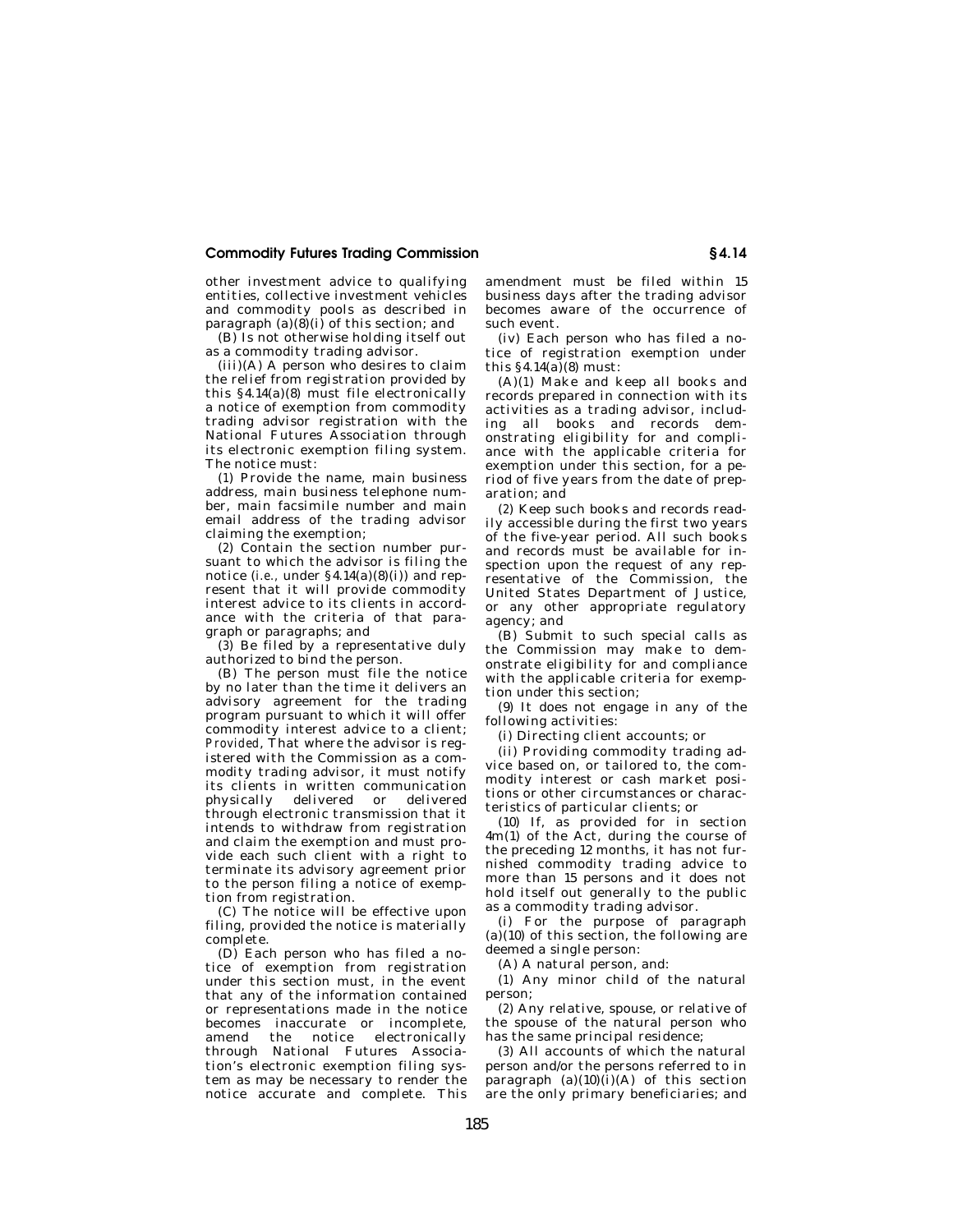(*4*) All trusts of which the natural person and/or the persons referred to in paragraph  $(a)(10)(i)(A)$  of this section are the only primary beneficiaries;

(B)(*1*) A corporation, general partnership, limited partnership, limited liability company, trust (other than a trust referred to in paragraph  $(a)(10)(i)(A)(4)$  of this section), or other legal organization (any of which are referred to hereinafter as a ''legal organization'') that receives commodity interest trading advice based on its investment objectives rather than the individual investment objectives of its shareholders, partners, limited partners, members, or beneficiaries (any of which are referred to hereinafter as an ''owner''); and

(*2*) Two or more legal organizations referred to in paragraph  $(a)(10)(i)(B)(1)$ of this section that have identical owners.

(ii) *Special Rules.* For the purpose of paragraph (a)(10) of this section:

(A) An owner must be counted in its own capacity as a person if the commodity trading advisor provides advisory services to the owner separate and apart from the advisory services provided to the legal organization; *Provided,* That the determination that an owner is a client will not affect the applicability of paragraph (a)(10) of this section with regard to any other owner;

 $(B)(1)$  A general partner of a limited partnership, or other person acting as a commodity trading advisor to the partnership, may count the limited partnership as one person; and

(*2*) A manager or managing member of a limited liability company, or any other person acting as a commodity trading advisor to the company, may count the limited liability company as one person.

(C) A commodity trading advisor that has its principal office and place of business outside of the United States, its territories or possessions must count only clients that are residents of the United States, its territories and possessions; a commodity trading advisor that has its principal office and place of business in the United States or in any territory or possession thereof must count all clients.

**§ 4.14 17 CFR Ch. I (4–1–10 Edition)** 

(iii) *Holding Out.* Any commodity trading advisor relying on paragraph (a)(10) of this section shall not be deemed to be holding itself out generally to the public as a commodity trading advisor, within the meaning of section 4m(1) of the Act, solely because it participates in a non-public offering of interests in a collective investment vehicle under the Securities Act of 1933.

(b) For purposes of this section, 'cash market transactions'' shall not include transactions involving contracts for the purchase or sale of a commodity for future delivery or transactions subject to Commission regulation under section 4c or 19 of the Act.

(c)(1) Subject to the provisions of paragraph  $(c)(2)$  of this section, if a person who is eligible for exemption from registration as a commodity trading advisor under this section nonetheless registers as a commodity trading advisor, the person must comply with the provisions of this part with respect to those clients for which it could have claimed an exemption from registration hereunder.

(2) If a person provides commodity interest trading advice to a client described in paragraph (a) of this section and to a client for which it must be, and is, registered as a commodity trading advisor, the person is exempt from the requirements applicable to a registered commodity trading advisor with respect to the clients so described; *Provided,* That the person furnishes in writing to each prospective client described in paragraph (a) of this section a statement that it will provide commodity interest trading advice to the client as if it was exempt from registration as a commodity trading advisor; *Provided Further,* That the person provides to each existing client described in paragraph (a) of this section a right to terminate its advisory agreement, and informs such client of that right no later than the time the person commences to provide commodity interest trading advice to the client as if